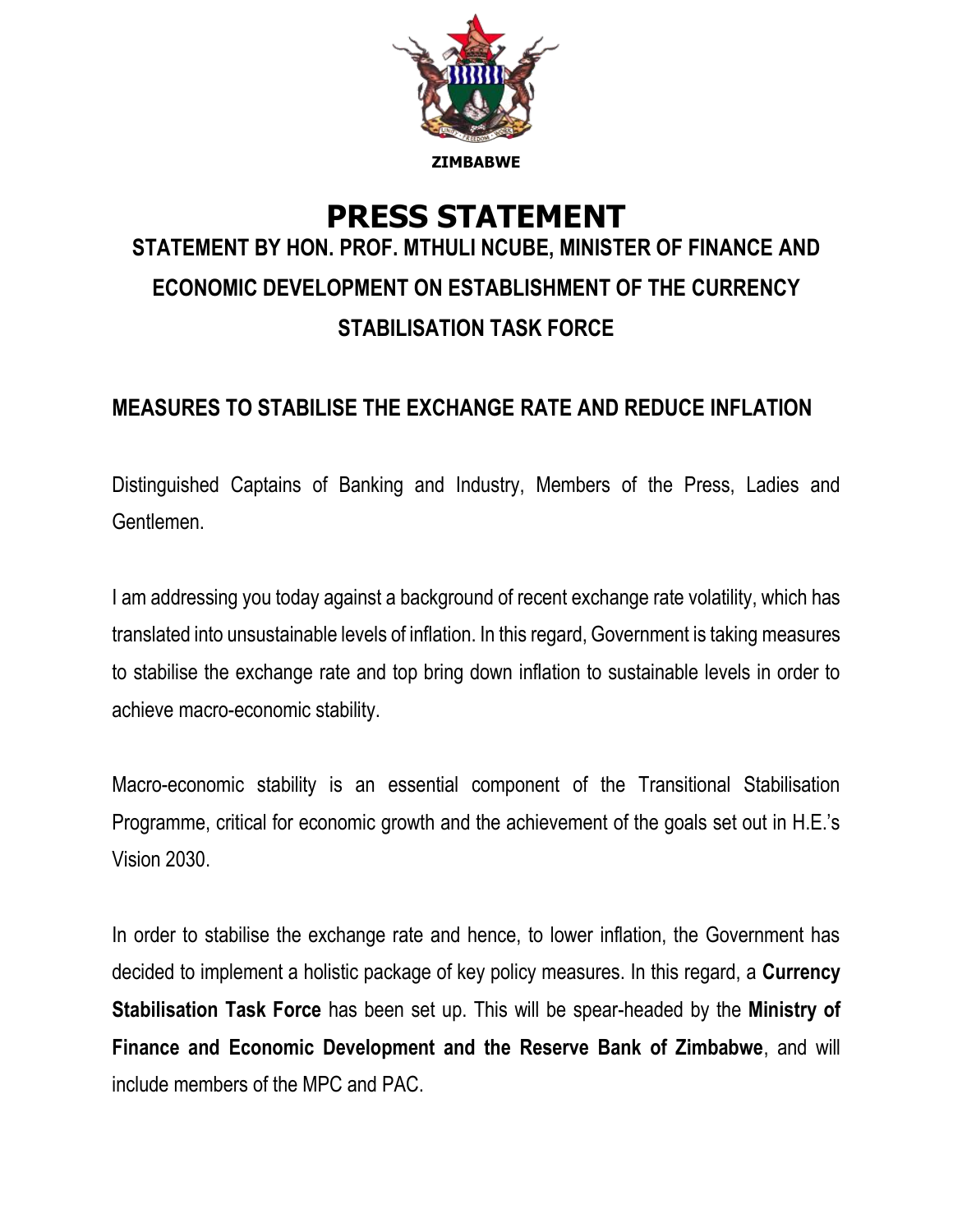The Task Force will be chaired by the Minister of Finance and will meet at least once a week to review the conditions in the markets, monitor the behaviour of key variables such as the exchange rate and inflation, and to ensure that the measures that I outline below are expeditiously implemented. The Task Force will put in place additional policy measures, where necessary.

Let me now give you a broad outline of the measures that have been agreed to and that are currently under implementation:

## **I. FOREIGN EXCHANGE MANAGEMENT AND INTRODUCTION OF A MANAGED FLOATING EXCHANGE RATE SYSTEM:**

Zimbabwe has had no transparent and effective foreign exchange trading platform for a long time. Consequently, official rates have not been effectively determined, while a thriving parallel market has developed. To correct this anomaly, an electronic forex trading platform based on the Reuters system is being immediately put in place. This platform will allow foreign exchange to be traded freely amongst the banks and permit a true market exchange rate to be determined.

The Bureaux de Change, will also participate on this platform through their Authorised Dealers. The trading rules of the Bureaux de Change are being liberalised so that they can conduct all wider range of transactions.

The RBZ will continue to be a significant player in the market, providing liquidity to stabilise the exchange rate, where necessary. This mechanism will be immediately operational. All the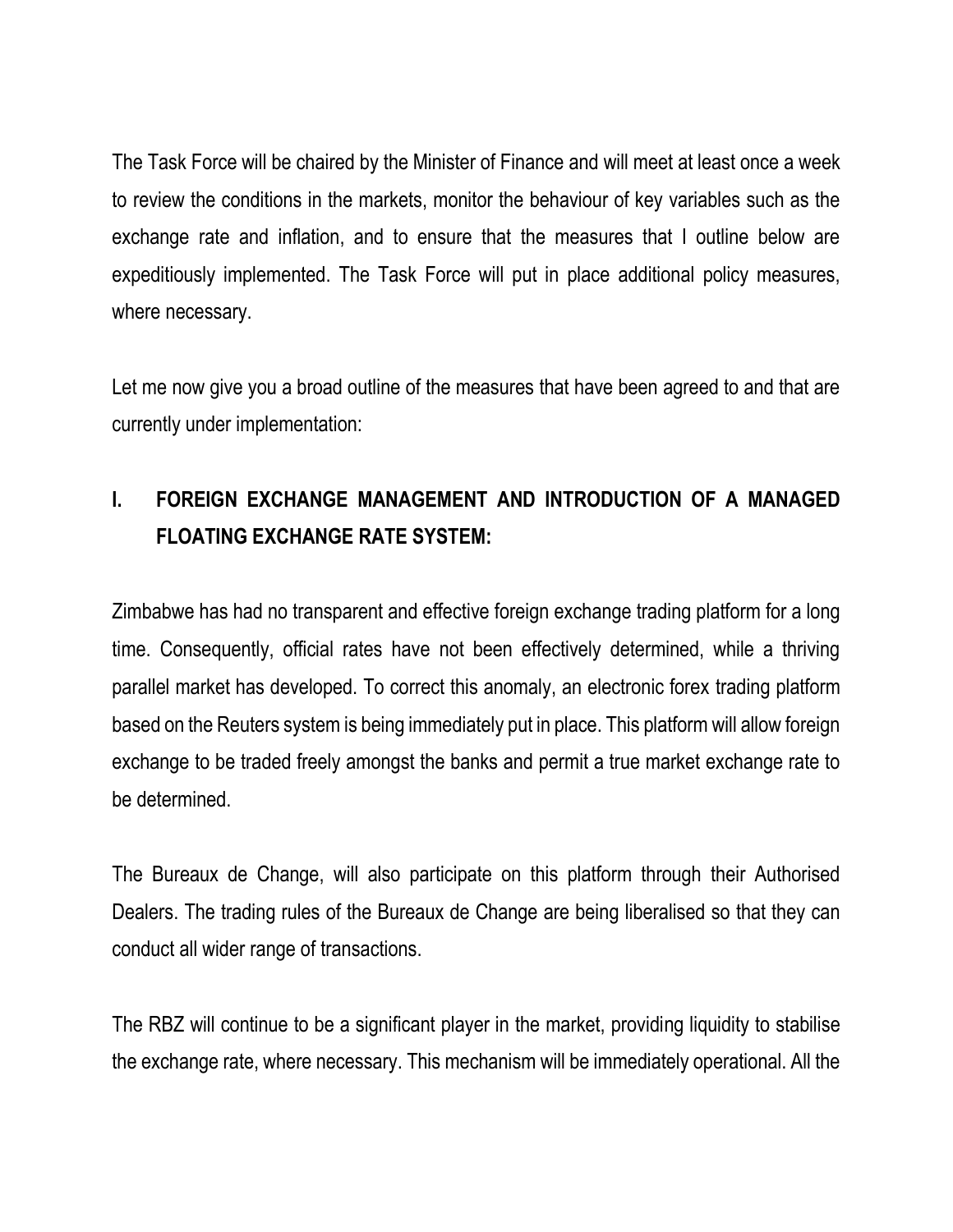foreign exchange requirements will be available through the interbank market which will use a market determined exchange rate.

The specific steps and measures to be taken by Government and key stakeholders to ensure the success of this system are as follows:

### **1. COMMERCIAL BANKS:**

- a. INTERBANK MARKET WILL BE OPERATIONALISED BASED ON REUTERS SYSTEM. ALL BANKS ARE INVITED TO JOIN AND MARKET WILL BE STARTED BY "COALITION OF WILLING". THE TRADING RULES FOR THE FUNCTIONING OF THIS MARKET HAVE ALREADY BEEN AGREED TO.
- b. BANKS WILL BE THE MARKET MAKERS. THE REUTERS SYSTEM WILL GENERATE A DAILY EXCHANGE RATE IN AN A.M. AND P.M. FIX.
- c. BANKS WILL CHARGE BUREAUX VERY THIN MARGINS ON TRANSACTIONS WHICH ARE ROUTED THROUGH THEM AS THE AUTHORISED DEALERS.

### **2. BUREAUX DE CHANGE:**

- a. BUREAUX ARE TO BE IMMEDIATELY LIBERALISED AS PER RBZ RULES WHICH ARE READY FOR IMPLEMENTATION. THERE WILL BE NO LIMIT ON BUREAUX ABILITY TO FINANCE IMPORTERS.
- b. BUREAUX WILL BE MARKET TAKERS. THEY CAN TRADE FOREIGN EXCHANGE AT +/- 5% OF DAILY FX FIX.
- c. BUREAUX SHALL HAVE A MINIMUM FLOAT OF USD 20,000.
- d. BUREAUX SHALL HAVE ACCESS TO PHYSICAL CASH AVAILABLE FROM RBZ SUBJECT TO DAILY LIMITS. CASH PURCHASES CAN BE PAID FOR IN ZWL AT 1:1 OR USD AT DAILY EXCHANGE RATE. ALL BUREAUX REQUIREMENTS SHALL BE DEMAND DRIVEN.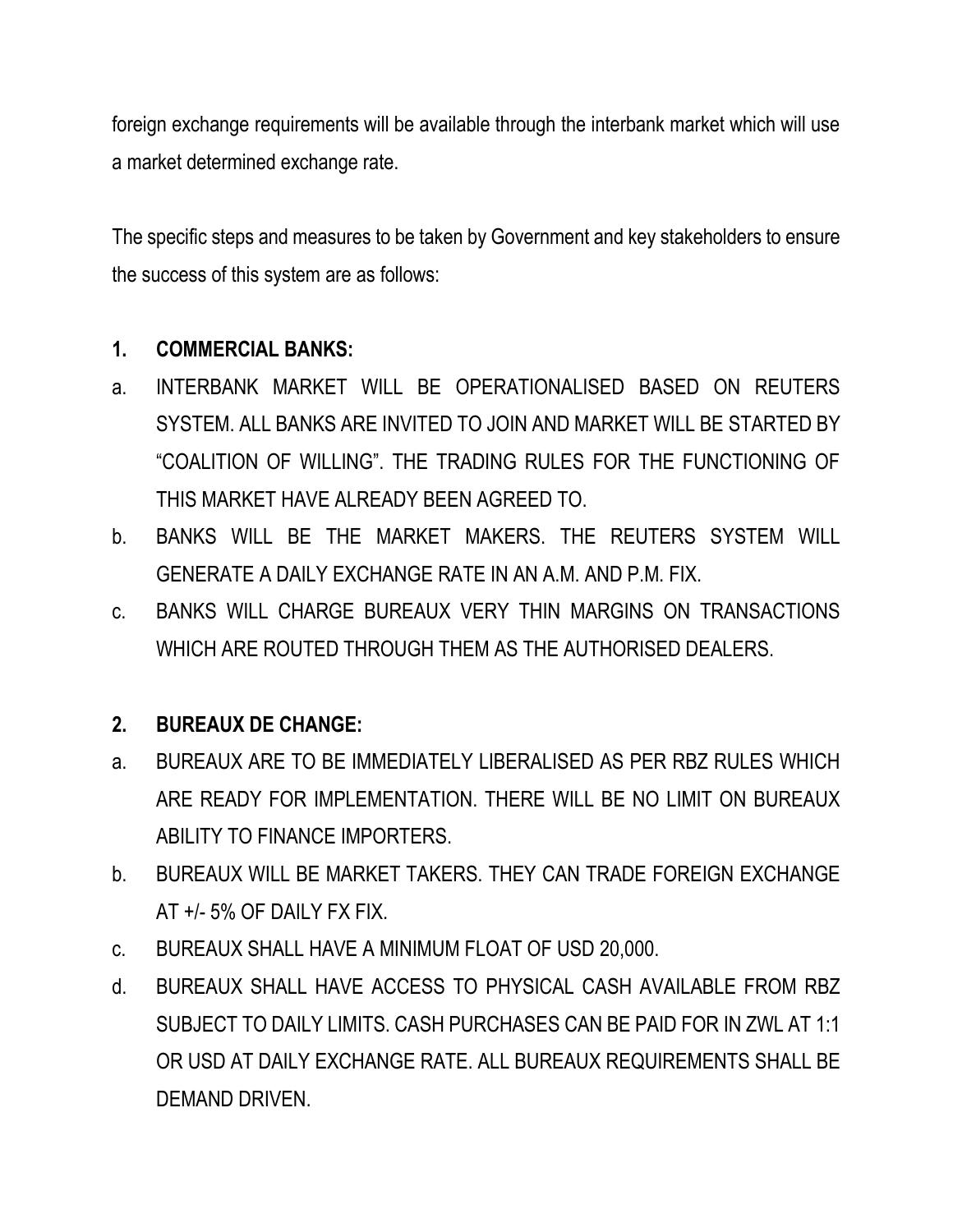e. BUREAUX CAN USE EXCESS USD TO PURCHASE ZWL CASH FROM RBZ.

### **3. RESERVE BANK OF ZIMBABWE:**

- a. WILL MONITOR DAILY EXCHANGE RATE AND INTERVENE AS NECESSARY.
- b. SHALL RELEASE FX INTO THE INTERBANK MARKET BASED ON A WELL-DEFINED FX STABILISATION POLICY.
- c. SHALL MAINTAIN A FULLY OPERATIONALISE REUTERS TRADING DESK IN TRADING ROOM SO THAT BIDS/OFFERS BY BANKS ON REUTERS SYSTEM CAN BE MONITORED AND INFLUENCED IF REQUIRED.
- d. WILL LIBERALISE USE OF FREE FUNDS FOR IMPORTATION OF GOODS AND SERVICES. THIS PROCESS HAS ALREADY COMMENCED WITH DIRECT FUEL IMPORTS. OTHER MEASURES TO LIBERALISE THE USE OF FREE FUNDS ARE BEING CONSIDERED.
- e. SHALL RELEASE ANY SURPLUS FUNDS BEYOND WHAT IS REQUIRED FOR SERVICING ESSENTIAL DEBT AND OTHER PRIORITY GOVERNMENT USES INTO THE INTERBANK MARKET ON A DAILY BASIS.
- f. SHALL PROVIDE THE MINISTRY OF FINANCE AND MPC WITH PRECISE DATA ON DAILY/WEEKLY FOREX INFLOWS AND ESTIMATED AMOUNTS AVAILABLE FOR RELEASE INTO THE INTERBANK MARKET.
- g. WILL DISCONTINUE USE OF LC'S GRADUALLY AND ENCOURAGE ALL IMPORTERS, INCLUDING FUEL IMPORTERS, TO ACCESS FX THROUGH THE INTERBANK MARKET. IN THE INTERIM ALL LC'S SHOULD BE ISSUED AT DAILY INTERBANK RATE.
- h. WILL WORK WITH MAJOR IMPORTERS TO ASSESS AND SMOOTH THEIR FX DEMAND.
- i. WILL WORK WITH SMALL BANKS WHO DO NOT HAVE SIGNIFICANT EXPORTER CLIENTS TO ACCESS FOREX FROM THE INTERBANK MARKET.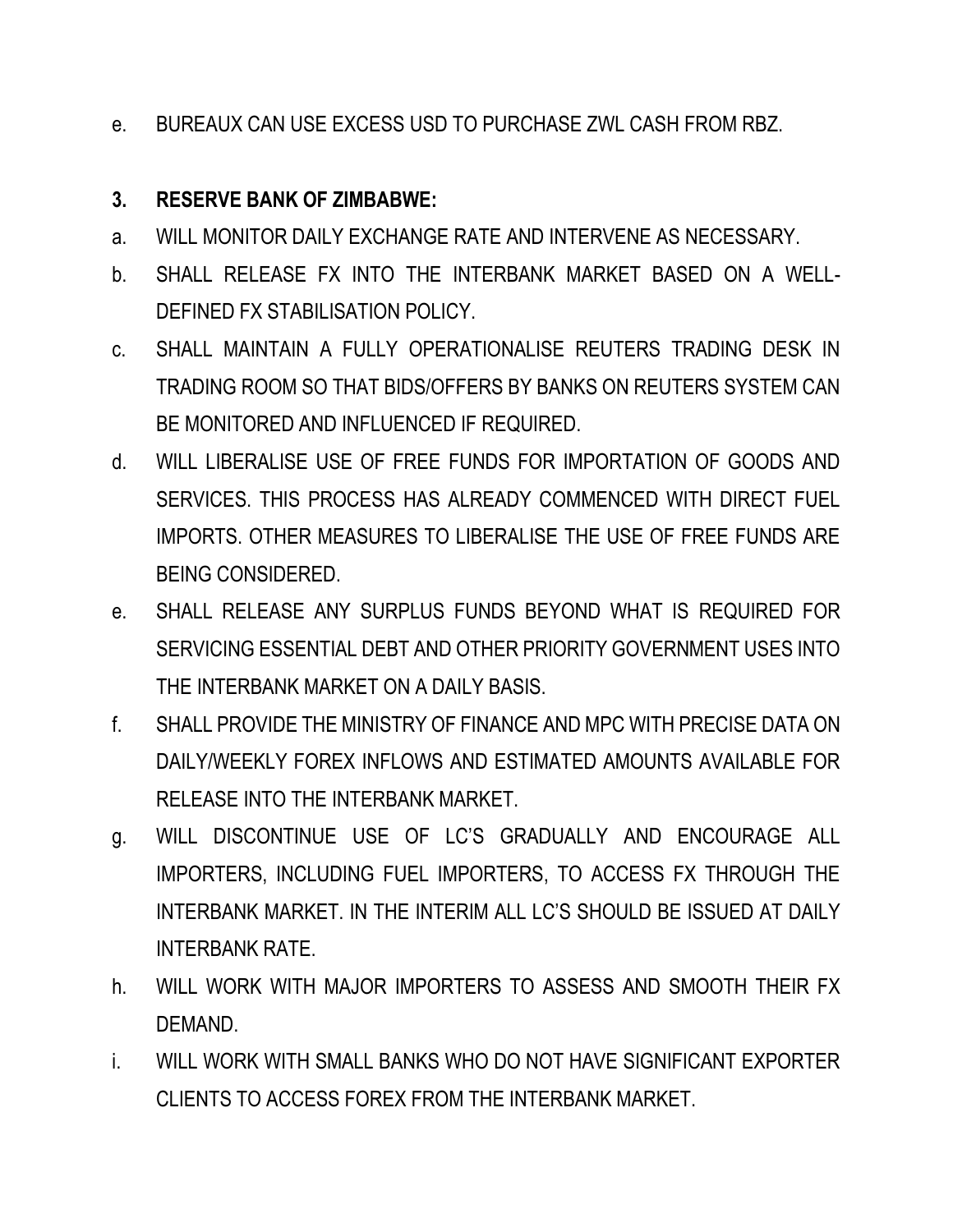### **II. SUPPORTING MEASURES RELATING TO MONEY SUPPLY, LIQUIDITY MANAGEMENT AND INTEREST RATES:**

To support the success of the new foreign exchange management system, the following measures are to be put in place. It should be noted that all these measures are part of our de-dollarization Road Map. So they will be introduced in a phased but time bound manner.

Government is cognisant of the fact that unrestrained increases in money supply are one of the fundamental causes of inflation and the depreciation of the exchange rate. Indeed, hyperinflation prior to 2009 was caused precisely by this factor. In view of this the existing framework of fiscal and monetary discipline will reinforced as follows:

#### **1. MINISTRY OF FINANCE**:

- a. WILL MAINTAIN CASH BUDGETING FRAMEWORK TO MINIMISE FISCAL DEFICIT. IN LINE WITH THIS GOAL. IT SHOULD BE NOTED THAT GOVERNMENT HAS A CASH SURPLUS OF OVER ZWL3 BILLION.
- b. WILL PROJECT REVENUE AND EXPENDITURE FOR THE FULL FINANCIAL YEAR AND ANNOUNCE ITS TB ISSUANCE CALENDAR, IF SUCH FINANCING IS REQUIRED.
- c. ENSURE THAT ALL TB ISSUANCE FOR OPEN MARKET OPERATIONS WILL BE APPROVED BY THE MONETARY POLICY COMMITTEE.
- a. WILL SMOOTHEN EXPENDITURE DISBURSEMENTS SO THAT LARGE OR LUMPY ZWL PAYMENTS ARE NOT BUNCHED WHICH WOULD DISRUPT THE FOREIGN EXCHANGE MARKET.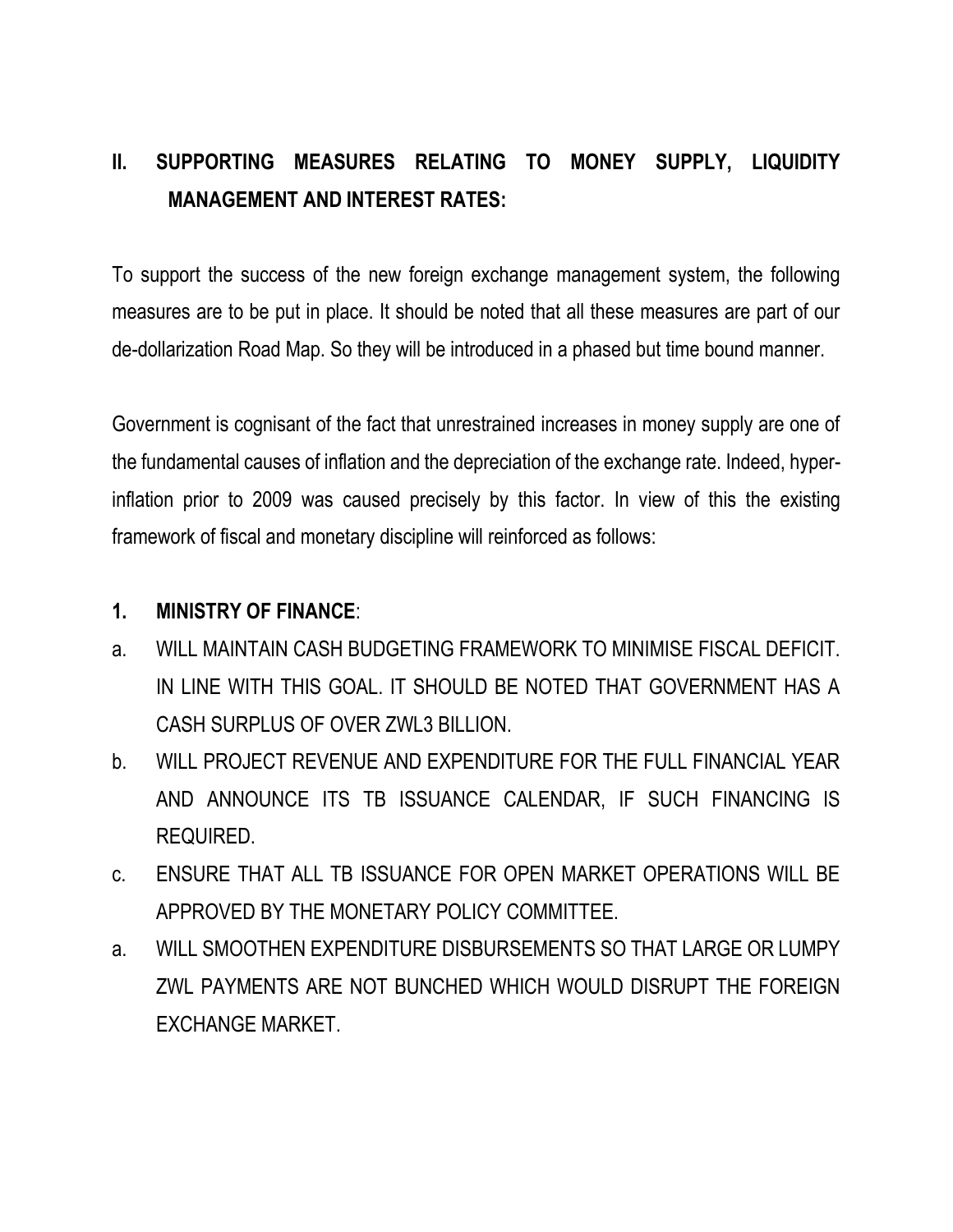b. UNDERPIN THE USE OF THE ZWL BY IMPLEMENTING THE PAYMENT OF ALL TAXES, DUTIES, FEES AND OTHER GOVERNMENT CHARGES IN ZWL IN A PHASED BUT TIME BOUND MANNER.

#### **2. RESERVE BANK OF ZIMBABWE:**

- a. WILL TERMINATE THE GOLD INCENTIVE FACILITY ONCE THE REUTERS SYSTEM BECOMES FULLY FUNCTIONAL AND A UNIFIED EXCHANGE RATE IS UNIFIED.
- b. INTRODUCE MINIMUM INTEREST RATES ON ALL DEPOSITS, INCLUDING TRUST ACCOUNTS UNDERPINNING MOBILE BANKING WALLETS, TO INCENTIVIZE SAVINGS AND ENCOURAGE HOLDING OF THE DOMESTIC CURRENCY.
- c. MOP UP EXCESS LIQUIDITY BEING HELD BY CORPORATES AND OTHER LARGE HOLDERS OF ZWL IN THE BANKING SYSTEM BY INTRODUCING SHORT TERM OMO CORPORATE BILLS WITH ATTRACTIVE FEATURES.

### **III. OTHER REGULATORY MEASURES:**

To ensure the success of the economic measures outlined above, certain regulatory changes will also be put into effect as a matter of urgency:

a. **PENALTIES**: Our laws and enforcement regime are not as effective as they should be when it comes to crimes relating to foreign exchange and financial fraud. The current legal and institutional framework relating to curbing of trading on the parallel market is quite inadequate. Government will be reviewing all the laws and institutional framework in order to bring them in line with international best practices and more importantly, monitor the effectiveness of institutions charged with implementing the laws. The sanctions framework for illegal foreign exchange trading, will be enhanced to provide for